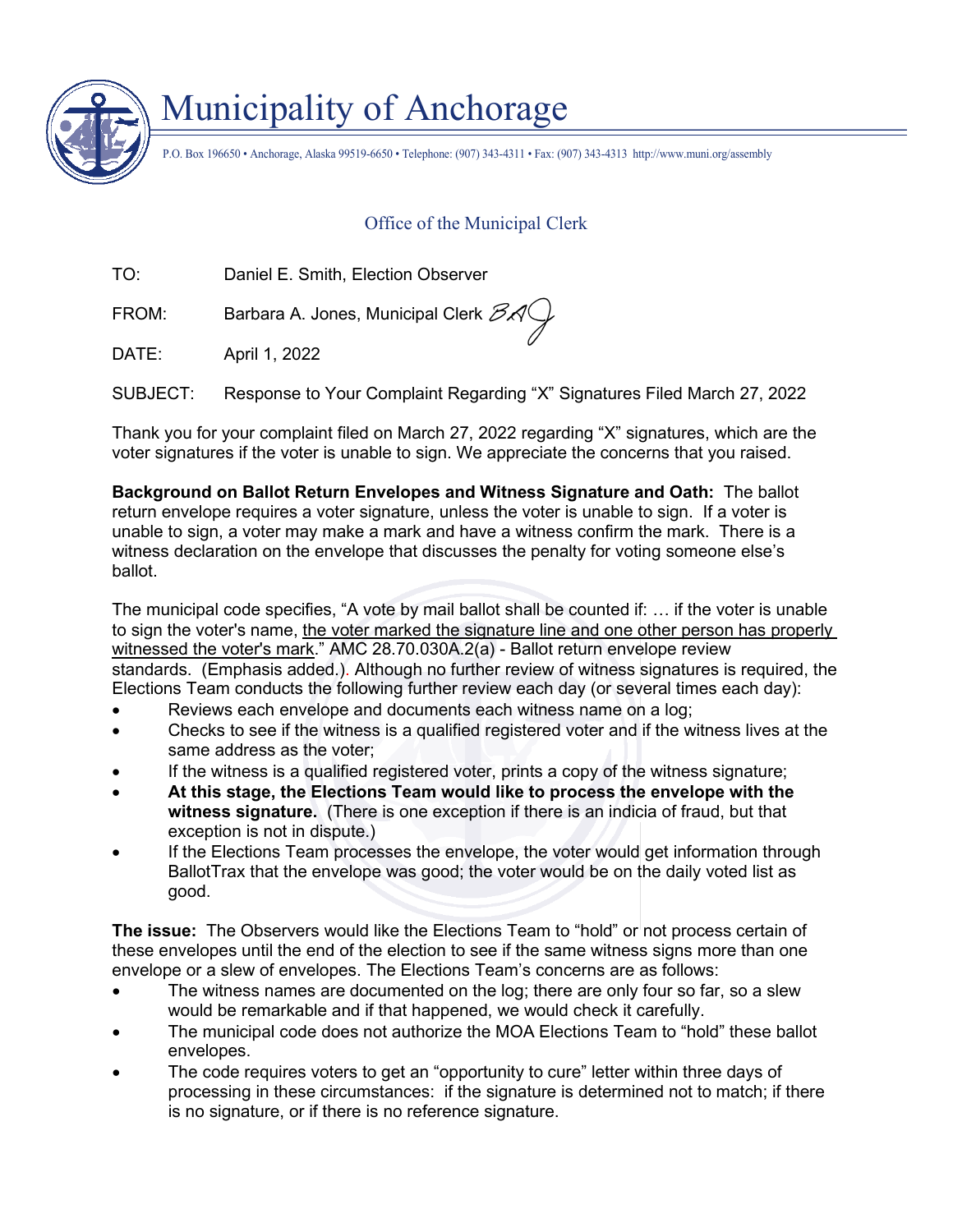- $\circ$  In this scenario, these voters would not get an opportunity to cure letter (because one is not required by code) and there is nothing for the voter to "cure" – the observers are requesting to put the voter's ballot on "hold".
- The voter would get **not** information through BallotTrax that the envelope was good; the voters would **not** be on the daily voter list as good.

**Option for Resolution:** To resolve the request from the Observers to "hold" these envelopes and the Election Teams belief that the code requires the envelopes to be processed, the MOA Elections Team if proposing the following resolution to this complaint:

- If there is a witness signature on a ballot envelope and the witness does not live the in the same household as the voter OR the witness isn't a qualified registered voter, the Observer should file a challenge to "question whether the ballot was property cast" under AMC 28.70.020 B.3.
- The MOA Elections Team will deny the challenge because there is no legal basis to grant the challenge; even so, the Observer can immediately renew the challenge and the MOA Elections Team is now required to "set aside" the envelope for review by the Commission. AMC 28.70.020E - Ballot return envelope review procedure. If, before the public session of canvass, the Observer wishes to withdraw the challenge, the Observer may.

In this way, the MOA Elections Team is not "holding" the envelope in limbo; the envelope becomes a legitimately challenged envelope; we can report the envelope on the challenged envelope list; if the voter calls, we can let the voter know the reason their envelope was challenged and that it will be before the Anchorage Election Commission at the Public Session of Canvass.

This resolution is also consistent with AMC 28.70.030 C.5, which provides:

For signature lines marked, but not signed by a voter, the same attributes applicable to a voter's signature above, may also be applied to a witness's signature, **if challenged**. **If the witness does not have a signature in the state voter registration database**, the municipality may rely on other signatures reasonably known to the municipality to be the witness's. [sic]

(Emphasis added). This section suggests that witness signature verification provides a recommended method for verification.

Although this complaint did not identify a violation of municipal law, policy or procedure and did not allege an irregularity by an election official, we believe the proposed resolution allows the Election Officials to follow the Municipal code and allows the Observers to address this area concern. This response was reviewed by Ja Jamie Heinz, Deputy Municipal Clerk – Elections, Dee Ennis, Observer Liaison, Ralph Duerre, Observer Liaison.

C: Jamie Heinz, Deputy Municipal Clerk – Elections Dee Ennis, Observer Liaison Ralph Duerre, Observer Liaison Observer Contacts for other campaigns